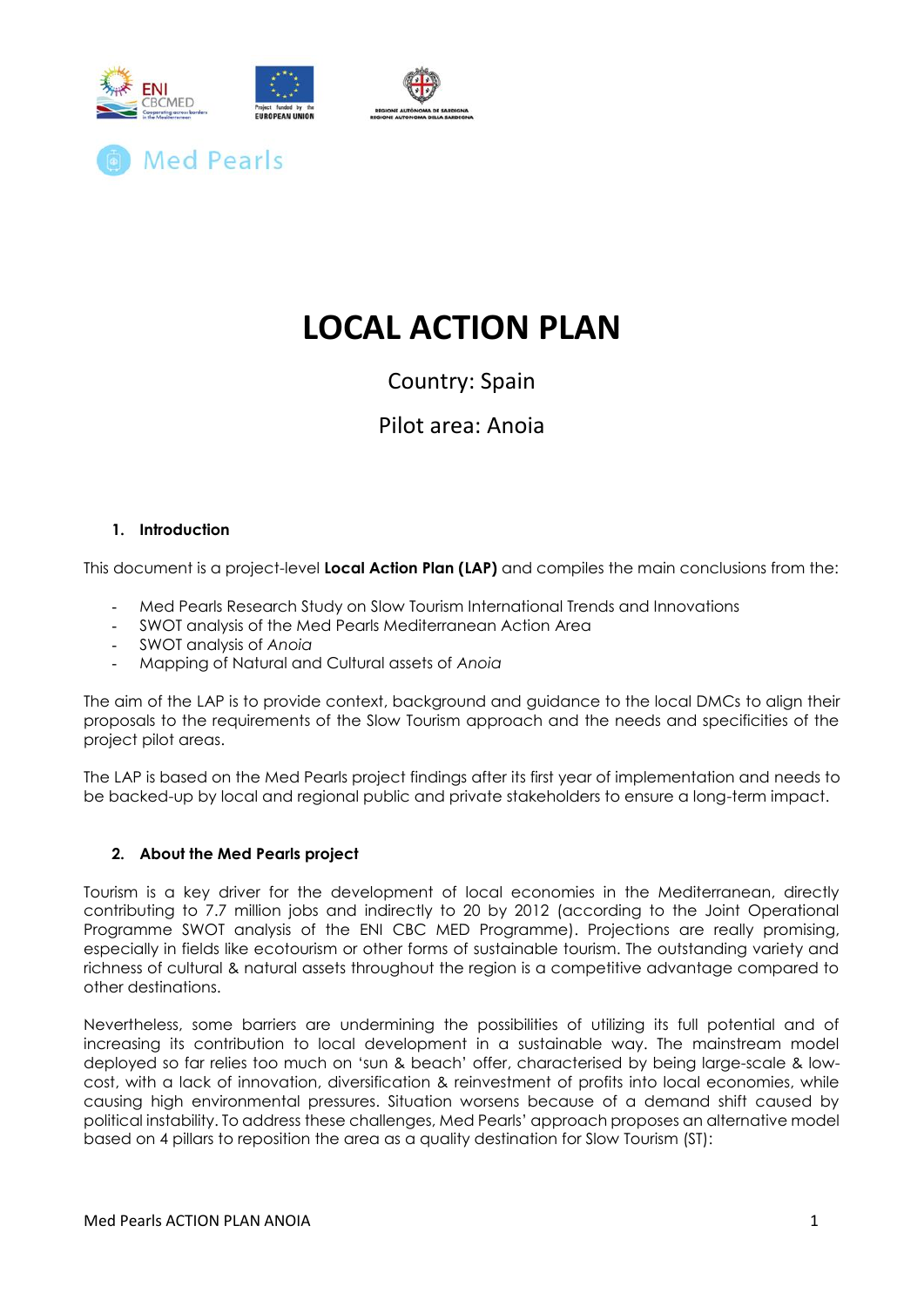

## **Med Pearls**

- i) Deseasonalization (taking advantage of the exceptional weather conditions);
- ii) Diversification (developing new tourist products & experiences for niches & new segments based on Slow Tourism and valorising the rich existing heritage);
- iii) Innovation (introducing ICT & digitalisation to bolster the most promising tourist product ideas coming from local MSMEs);
- iv) Local economy development (by supporting Slow Tourism, around 66% of the trip costs from packages remain in local destinations (as estimated by the ATTA 2014 Snapshot), thus at local stakeholders, while in mass tourism packages up to 80% of travellers expenditures go to airlines, hotels or other international companies, according to UNEP).

Med Pearls will work towards the integration of the Mediterranean diversity into a top quality & single brand for Slow Tourism, guaranteeing similar experiences to visitors based on regions' values & lifestyle.

Based on the above, the Project Objective is to internationally position the Mediterranean as an integral destination of quality and excellence for Slow Tourism by accelerating innovative initiatives built from public & private cooperation.

Med Pearls project is co-financed by the European Union under the European Neighbourhood Instrument cross-border cooperation program "Mediterranean Sea Basin" 2014-2020 (ENI CBC MED). It started on 1st September 2019 and has a duration of 36 months (until 31st August 2022). It counts on an overall budget of 3.015.132 EUR, which are co-financed at a 90% rate by the ENI CBC Med program.

It includes the following project partners:

- Lead Beneficiary: Spain: Catalan Tourist Board
- Project partner 1: Egypt: Confederation of Egyptian European Business Associations
- Project partner 2: Greece: Municipality if Thessaloniki
- Project partner 3: Jordan: Discovery Travel & Tourism LLC
- Project partner 4: Italy: APS Mediterranean Pearls
- Project partner 5: Palestine: Palestine information & communications technology incubator
- Project partner 6: Palestine: Palestine Wildlife Society
- Project partner 7: Egypt: Alexandria Chamber

More information is available at:<http://www.enicbcmed.eu/projects/med-pearls>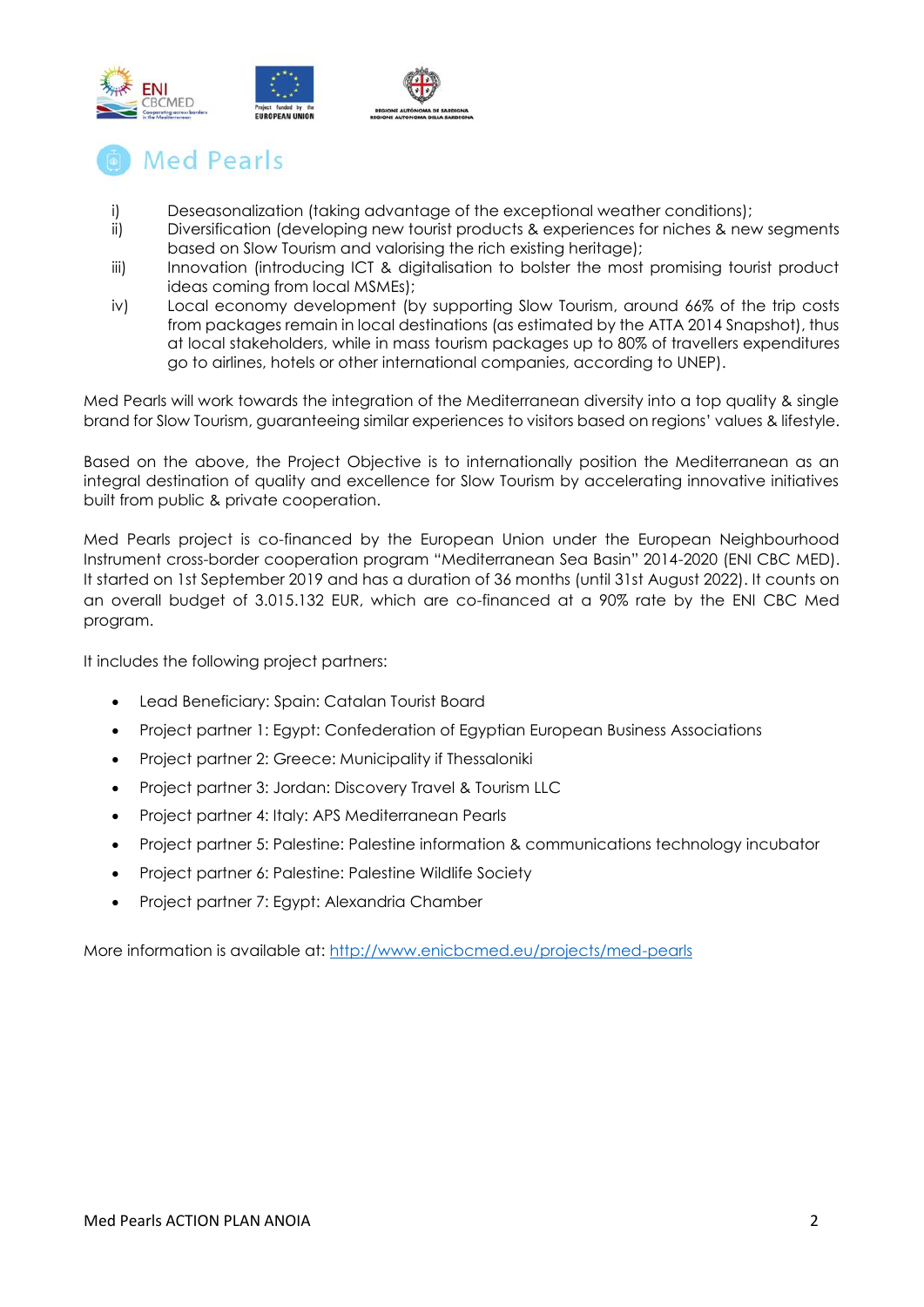



### **3. About Slow Tourism**

### **Definition of Slow Tourism**

Although there is not a single definition, Slow Tourism is a type of tourism that:

"Sensitizes demand and supply of ethical values, allows to get possession of time again, relieves anxiety and stress caused by hectic paces, allows the guests to be back in tune with themselves and whatever surrounds them, creates a new form of awareness thanks to a deeper and involving experience and thus emphasizes sustainability, responsibility and ecofriendliness".

According to some authors, it can only be called "Slow Tourism" if it satisfies six dimensions, both from the point of view of supply and demand. These are:

- Time
- Slowness (opposed to "time is money")
- Otherness (sphere of relationships between individuals with different opinions, beliefs, knowledge and cultures)
- **Authenticity**
- Sustainability
- Emotion

To roll-out this LAP in the pilot area, it is strongly recommended to use the main findings and conclusions from the Med Pearls "**Research study on Slow Tourism international trends and innovations"** which can be downloaded from this [link;](http://www.enicbcmed.eu/sites/default/files/2020-09/CHAPTER%201%20-%20Conceptualization%20%26%20Trends%20on%20Sustainable%20%26%20ST.pdf) specific information on the Slow Tourism concept is given on pages 9 to 11.

### **General Aspects of a Slow Tourist profile**

As far as the slow tourist profile is concerned, information of interest can be found in the chapter "Conceptualization and Trends on Sustainable and Slow Tourism" of the before mentioned study.

In the following table a comparative profile of the slow tourist, in contrast to that of the "mainstream" tourist is presented.

|                         | Slow Tourist                                                        | Mainstream Tourist                         |  |  |
|-------------------------|---------------------------------------------------------------------|--------------------------------------------|--|--|
| Inspiration             | From travel books to Internet                                       | Internet                                   |  |  |
| Reservation             | By phone or e-mail (for a more direct<br>contact) but also Internet | Internet booking engines but also<br>email |  |  |
| Use of tour operators   | Only if not avoidable                                               | Yes                                        |  |  |
| Destination info & maps | From travel guides (paper) to smartphone                            | Smartphones or tablet                      |  |  |
| Taking pictures         | Analogic camera, if possible – smartphones                          | Smartphones                                |  |  |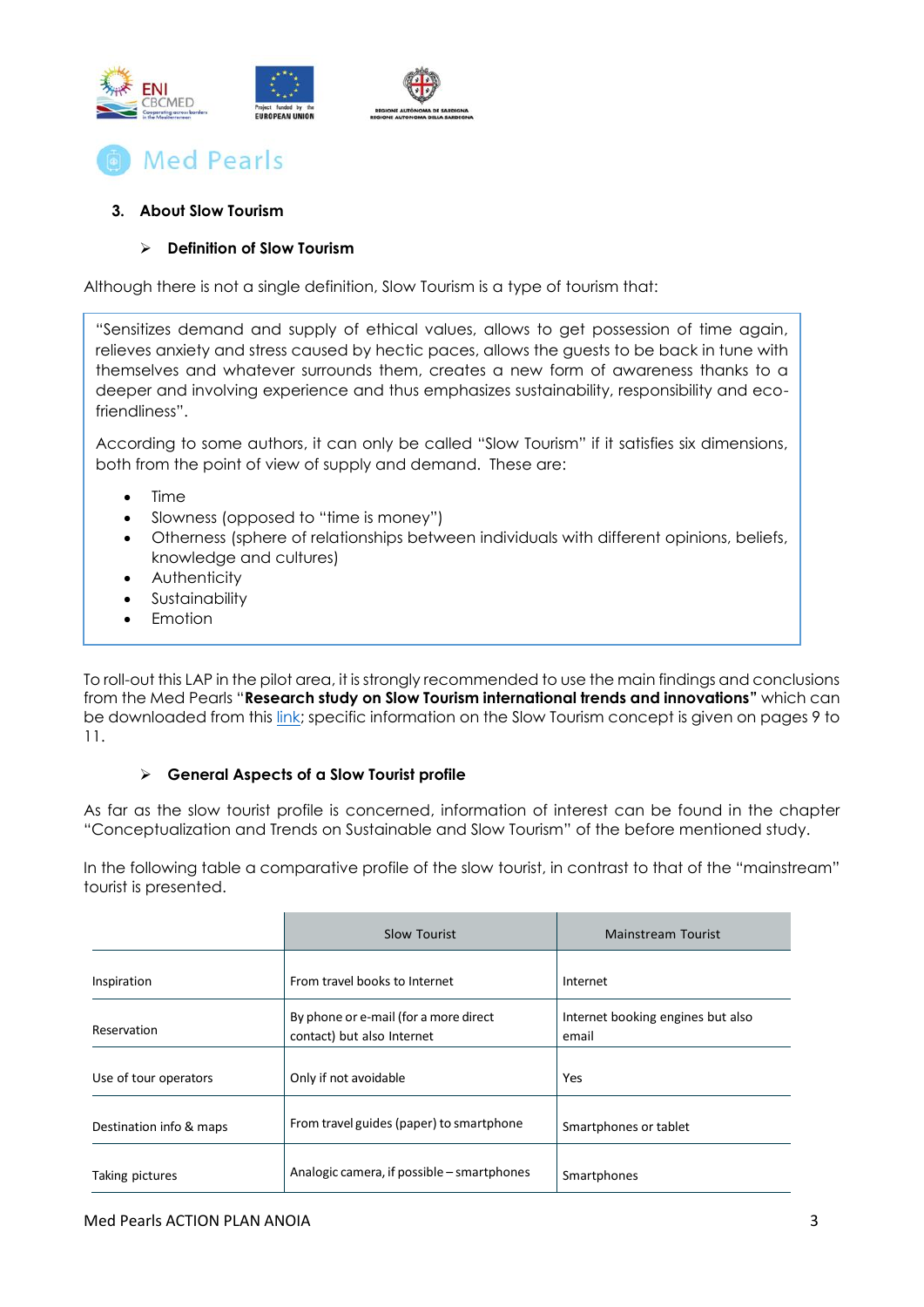

## **Med Pearls**

| Use of social networks to<br>communicate trip or pictures            | Growing trend                                                                                                                               | Yes, in every case                                                                                                   |  |  |
|----------------------------------------------------------------------|---------------------------------------------------------------------------------------------------------------------------------------------|----------------------------------------------------------------------------------------------------------------------|--|--|
| Personal attitude towards<br>destination, people, and<br>environment | "Disconnection" from the everyday world and<br>full "connection" to the destination                                                         | Permanent connection with the<br>everyday world (smartphone) and<br>little (or none) connection with<br>destination. |  |  |
| Apparel and clothes                                                  | Soft and essential. Probably buys local<br>clothes at destination                                                                           | Heavy (unnecessary apparel), bought<br>and brought from origin                                                       |  |  |
| Means of transport to destination                                    | Preference for alternative means of<br>transport mainly train or bus. Also shared<br>transport, environmentally friendly, and<br>hurry-free | Preference for low cost airlines<br>and/or exclusive use vehicle                                                     |  |  |
| Meansof transport in destination                                     | Public transport, shared, environmentally<br>friendly, and hurry-free                                                                       | Those that allow quick movement<br>e.g. exclusive use vehicle                                                        |  |  |
| Accommodation                                                        | Local housing and/or small, friendly, and<br>familiar business                                                                              | Major hotel franchises                                                                                               |  |  |
| Meals                                                                | Local & traditional cuisine / eco-friendly<br>foods and beverages                                                                           | Fast food, hotel food, international food                                                                            |  |  |
| Agenda                                                               | Flexible agenda or none.                                                                                                                    | Everything is within a programme                                                                                     |  |  |
| Activities                                                           | Prefers direct contact with nature, and/or<br>local population. No intermediaries                                                           | Fully intermediated. Minimum contact<br>with local population.                                                       |  |  |

### **Check list to develop a Slow Tourism product**

This check list is available at the document "**Criteria and requirements to create Slow Tourism packages"** prepared specifically for the Med Pearls project with the aim to support the creation of Slow Tourism packages and experiences that are highly attractive to Incoming Travel Agencies and Tourists.

The document can be downloaded from the Med Pearls website, specifically from the following [Link.](http://www.enicbcmed.eu/sites/default/files/2020-09/CHAPTER%202%20-%20Criteria%20and%20requirements%20to%20create%20Slow%20Tourism%20packages.pdf)

The criteria are classified in the following sections: transport, accommodation, activities and food. In addition, there is a section devoted to general aspects such as the ones related to the package itself or the DMC or Incoming Travel Agency offering the package.

For a tour package to be considered Slow, it should meet a minimum of compulsory requirements. It is considered that a Slow Tourism package has to be coherent and balanced, so compliance with a minimum of 40% of requirements in each category is recommended. The more requirements the package meets, the more "Slow Tourism philosophy" will be. Each category details the minimum requirements to be met.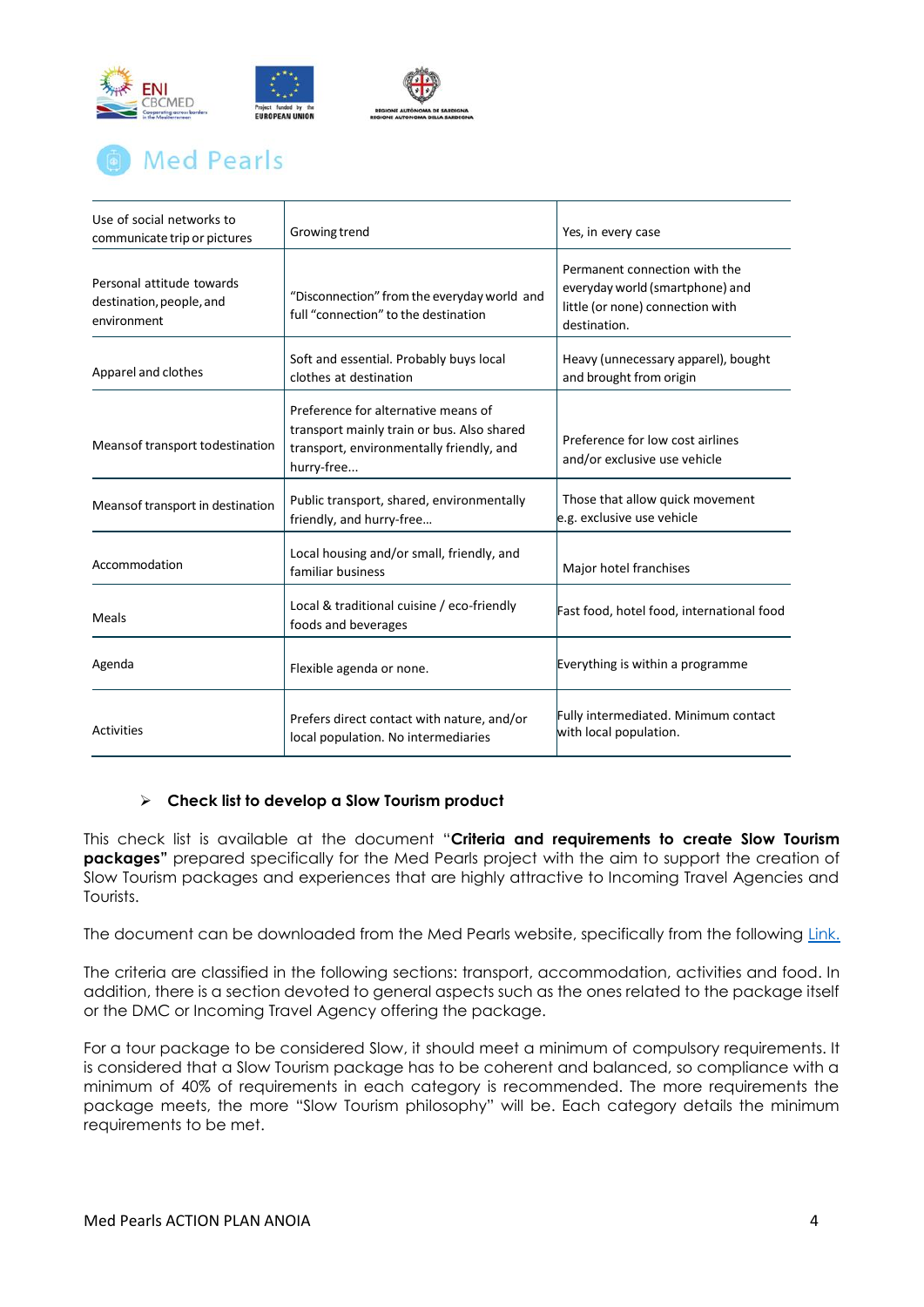



### **4. About the Pilot Area**

Anoia has been selected for being one of the territories in Catalonia with a lower number of visitors but with distinct resources and elements to enhance slow tourism.

The area has an interesting mix of rural areas combined with natural environments and small cities with their own character. The county has also unique resources, be it at the level of natural, cultural and intangible heritage, or an array of local producers producing local crafts and gastronomic products.

In terms of tourism infrastructure, the area has growing potential with a varied accommodation offer that combines both hotels and smaller establishments that fit the slow tourism philosophy. Such as rural houses and lodges well integrated in the area where they are located. Furthermore, the area also offers visitors mobility options to move inside the destination through more eco-friendly and sustainable options such as public transport, bike renting and hiking routes.

Last, but not least, the area also offers events and activities throughout all the year that are respectful in representing the culture of the territory, as well as tourism activity providers that fit the slow tourism interest. Some examples are nature and active tourism providers, agrotourism activities, and wine and gastronomy tourism: visiting cellars, outdoors hikes, balloon tours, local gastronomy experiences, etc.

### **5. SWOT of the pilot area**

| <b>STRENGTHS</b>                                                                                                                                                                                                                                                                                                                                                                                                                                                                                                                                                                                                                                                                                                                                                                                                                                                                                                                                                                                                                                                                                                                                          |                                                                                                                                                                                           |
|-----------------------------------------------------------------------------------------------------------------------------------------------------------------------------------------------------------------------------------------------------------------------------------------------------------------------------------------------------------------------------------------------------------------------------------------------------------------------------------------------------------------------------------------------------------------------------------------------------------------------------------------------------------------------------------------------------------------------------------------------------------------------------------------------------------------------------------------------------------------------------------------------------------------------------------------------------------------------------------------------------------------------------------------------------------------------------------------------------------------------------------------------------------|-------------------------------------------------------------------------------------------------------------------------------------------------------------------------------------------|
| Great variety and attractiveness of the cultural and natural resources.<br>Business willing to work on sustainable tourism (many companies are already working with<br>Biosphere or other certifications).<br>Geographical proximity to the Barcelona Metropolitan Area and to beach and mountain<br>areas.<br>$\overline{\phantom{a}}$<br>Strong commitment of the County Council and "Anoia Turisme" to develop tourism in the<br>county with SDGs criteria.<br>Existence of projects already being undertaken related to tourism sustainability and slow<br>$\overline{\phantom{a}}$<br>tourism.<br>and "Diagonal" axis (C-15 + C-37) and A-2 Barcelona - Lleida.<br>Proximity to well-known Montserrat Mountains.<br>$\overline{\phantom{a}}$<br>Proximity to the Penedès County.<br>$\overline{\phantom{a}}$<br>Existence of an aerodrome. Arrival of private planes.<br>$\overline{\phantom{a}}$<br>Existence of train connection (see also "Weaknesses").<br>$\overline{\phantom{a}}$<br>Diversity of "cultural" landscapes: Alta Anoia (agricultural, forests); Odena basin<br>$\overline{\phantom{a}}$<br>(industrial), Baixa Anoia (vineyards). | Cohesion and willingness to work together on tourism between municipalities in the County.<br>County very well connected by road with important hotspots of Catalonia. "Transversal" axis |
| <b>WEAKNESS</b>                                                                                                                                                                                                                                                                                                                                                                                                                                                                                                                                                                                                                                                                                                                                                                                                                                                                                                                                                                                                                                                                                                                                           |                                                                                                                                                                                           |
| Individualism of tourist agents.<br>$\overline{\phantom{a}}$<br>Lack of professionalism in the sector.<br>Lack of language skills of tourist agents.<br>Insufficient accommodation and restaurants in some areas of the County.<br>$\blacksquare$<br>Parts of the region are part of the "empty Catalonia" without leisure or shops.<br>$\overline{\phantom{a}}$<br>able to structure tourist products and packages.<br>Lack of local product in the offer of restaurants of the County.<br>$\overline{\phantom{a}}$<br>Low appreciation of the own local heritage. Lack of tourism sector awareness by the local<br>$\overline{\phantom{a}}$<br>population.                                                                                                                                                                                                                                                                                                                                                                                                                                                                                              | Lack of tourist accommodation and rural hotels, which include food service/restaurant to be                                                                                               |

### Med Pearls ACTION PLAN ANOIA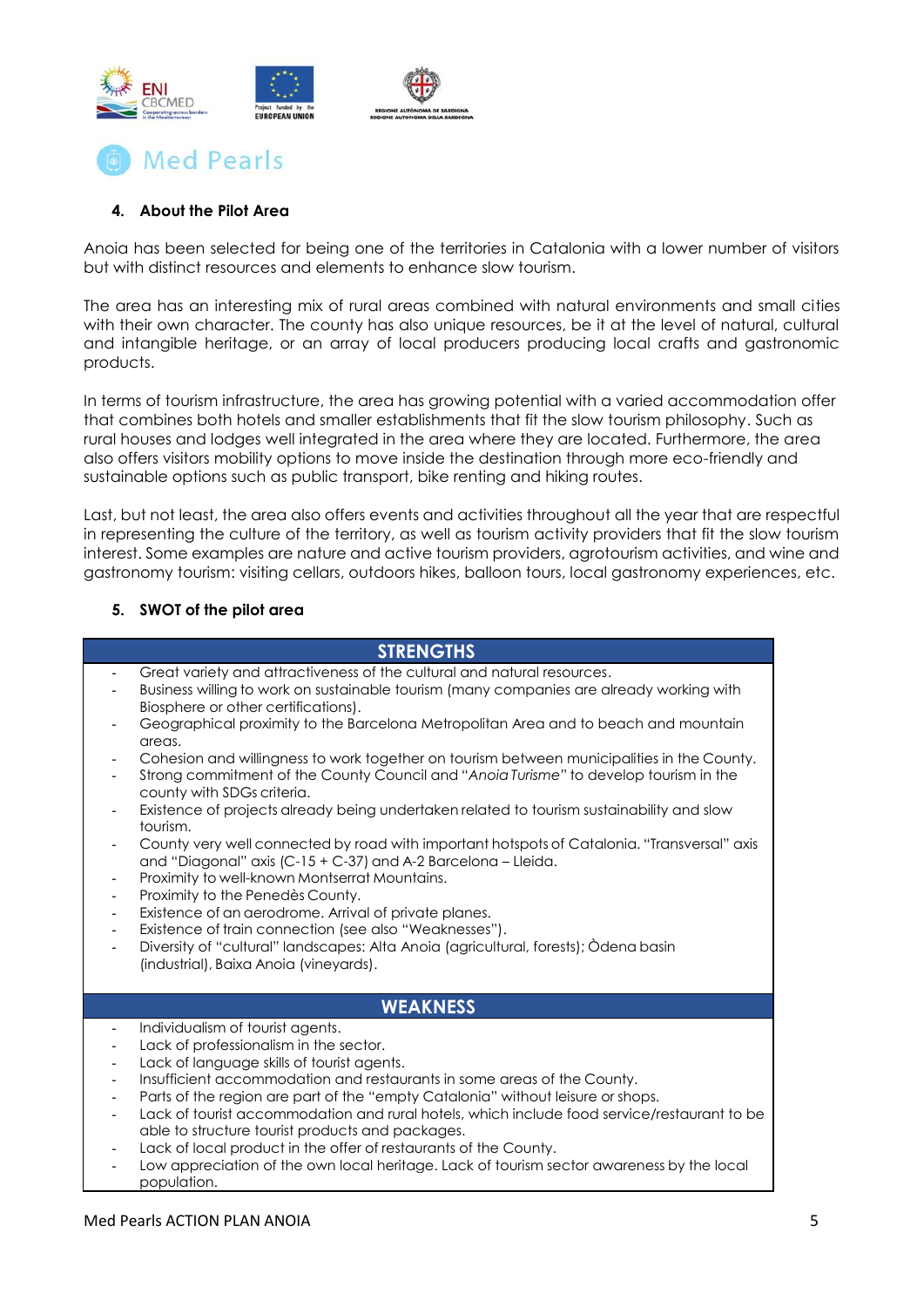

## **Med Pearls**

- Lack of resources for the promotion and marketing of local tourist resources (also within the territory itself to gain awareness within the local population).
- Tourist seasonality: summer, holidays and weekends.
- Lack of branding as a tourist territory
- Lack of technological solutions to support the tourist offer (interactive guides on products, services, etc.)
- Lack of solutions for universal accessibility
- Poor railway and road infrastructure
- Limited opening hours of tourist information offices

### **OPPORTUNITIES**

- Increasing awareness of the importance of sustainability in the tourism sector
- Growing international trends towards destinations linked to nature and cultural
- identity, not overcrowded. - Growth of the Senior tourism and Family tourism markets.
- Growing use of new Blockchain technologies, artificial intelligence, augmented reality and Big Data in the tourism sector.
- Business tourism.
- The lack of hotel infrastructure in the area can be an opportunity to create a sustainable model from scratch.
- Adapt roads to make bike lanes.
- Possibility of joint actions with the Penedès neighbour county: wineries working together, cycling itineraries, shared hiking, etc.
- Development of the "Vies Blaves" (Blue Roads) project of trekking trails that will cross Anoia, connecting the Camí Ral (another trekking trail).
- Access to Montserrat Mountains from a less-known and less-crowded slope.
- Participation from the municipality of El Bruc in the initiative "The 4 portals of Montserrat" (the 4 municipalities conforming the Montserrat Mountains) .
- Anoia is conforming a hospitality and tourism sector county board, which would help professionalization.

### **THREATS**

- High unemployment rate in the county.
- Fragile economic situation after the economic crisis and slow recovery...
- Increased uncontrolled competition by online booking portals.
- Political instability in Catalonia/Spain.
- Excessive dependence on the Catalan visitors (metropolitan area)
- The most frequent type of visitor nowadays do not purchase products in the territory and practically do not interact with the territory.
- In neighbouring counties such as the Penedès, there is a trend of foreign investors acquiring properties and applying professional marketing strategies to get visitors = strong competitors.
- Covid-19 had a strong impact in this county with a lot of media repercussion.

### **6. Main cultural and natural assets of the pilot area**

Regarding cultural heritage assets Anoia stands with different cultural and religious monuments like the *Montbui* and *Claramunt* castles or the old dry stone huts; historical and archaeological sites like the Popular Army Memorial; different museums such as the Capellades Paper Mill museum or the Miniature Train museum; and other assets like the Modernism or Gypsum routes.

In regards to intangible heritage the region is proud to have 2 traditional dishes (*vinyala* and *cigronet de l'Anoia* dish), different popular Catalan traditions *(Els Pastorets* Christmas play, live nativities, etc), and popular festivities and traditions (*Tres Tombs d'Iguala* and *Catalan Legends Festival).*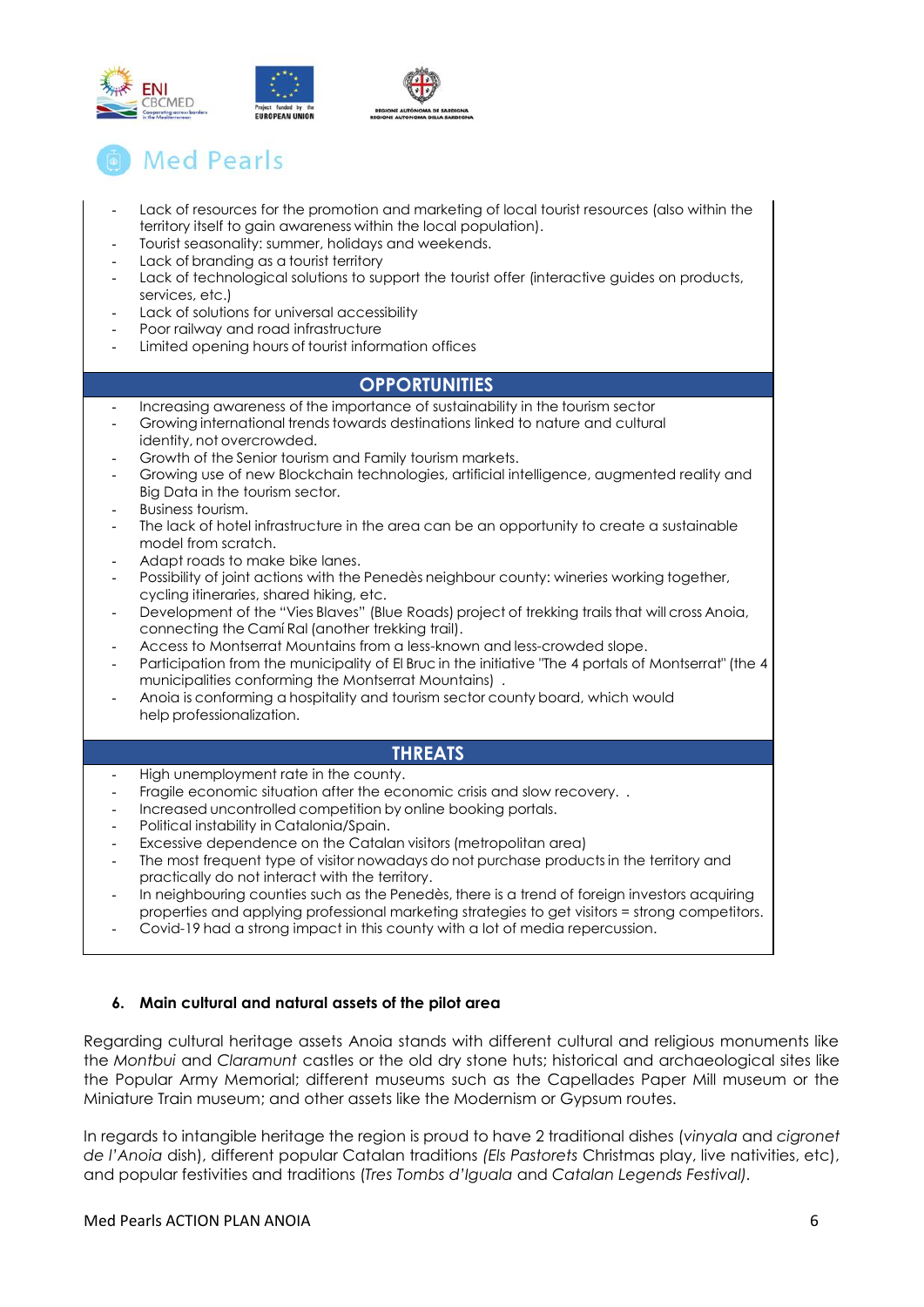



On the other hand, regarding natural heritage assets in the area we distinguish an important amount of assets related to rivers, waterfalls and lakes, as well as different mountains and hills and archaeological cultural sites. The main assets could be considered the *Pujalt* astronomic observatory, the Amphibian and Reptile Recovery Centre of Catalonia (CRAM), the mountains of Montserrat, the waterfall of *Cabrera*, the Anoia river, and the "paleo routes" and geological heritage.

### **7. Key tourism players (stakeholders) in the pilot area**

The main tourism stakeholders in the area, which are also in charge of promotion, are *Anoia Turisme* (Anoia Tourism Board) and the *Consell Comarcal de l'Anoia* (the county's government body).

### **8. Slow Tourism proposal in the Pilot Area**

Below, some of the main experiences and products that can be identified as activities related to slow tourism:

- Hiking and routes to the different locations inside the destination, such as Montserrat.
- Cyclo-tourism routes and bike-renting activities.
- Wine and gastronomic experiences in local cellars and food producers.
- Aerostatic balloon tours.

#### **9. Insertion of the Pilot area in the Med Pearls network**

#### **SWOT of the Med Pearls Mediterranean Action Area**

Besides the individual SWOT analysis conducted in each of the 13 Med Pearls Pilot Areas, further analysis has led to a global SWOT for the Mediterranean Action Area. In line with the project objective, the main goal is to internationally position the Mediterranean as an integral destination of quality and excellence for Slow Tourism, and hence the whole region is to be promoted and commercialised as a single tourism destination.

Thus, the Med Pearls SWOT analysis for the Mediterranean area is the following one:

| <b>STRENGTHS</b>                                                                                                                                                                                                                                                                                                                                                                                                                                                                                                                                                                                                                                             | <b>WEAKNESSES</b>                                                                                                                                                                                                                                                                                                                                                                                                                                                                                                                                                                                          |
|--------------------------------------------------------------------------------------------------------------------------------------------------------------------------------------------------------------------------------------------------------------------------------------------------------------------------------------------------------------------------------------------------------------------------------------------------------------------------------------------------------------------------------------------------------------------------------------------------------------------------------------------------------------|------------------------------------------------------------------------------------------------------------------------------------------------------------------------------------------------------------------------------------------------------------------------------------------------------------------------------------------------------------------------------------------------------------------------------------------------------------------------------------------------------------------------------------------------------------------------------------------------------------|
| Well-established brand / destination name.<br>Tourism resources richness: cultural heritage,<br>museums, archaeological sites, natural resources,<br>landscape, unique flora and fauna.<br>Rich rural landscape in proximity<br>Rich local / traditional production<br>Diverse environment: financial, social and natural<br>(biodiversity)<br>Variety of natural resources<br>Local cuisine which can be further enhanced<br>Strong and wide local market<br>Location, proximity to major urban centres and<br>markets<br>Transportation alternatives<br>Proximity to well-known sites / established<br>destinations<br>Access to organized health services | Limited number of visitors due to insufficient<br>tourism campaigns and / or low popularity<br>Shortage of specialized products providers<br>(niche tourism)<br>Shortage of certified tourism service providers<br>Limited (or no) access to tourism information<br>offices<br>Insufficiencies in urban infrastructure<br>Insufficient language and ICT skills<br>$-$<br>Insufficiencies in technological and digital tools<br>and infrastructure<br>Limitations in disabled people accessibility<br>$\overline{\phantom{a}}$<br>Inadequately funded local transportation<br>Limited accommodation options |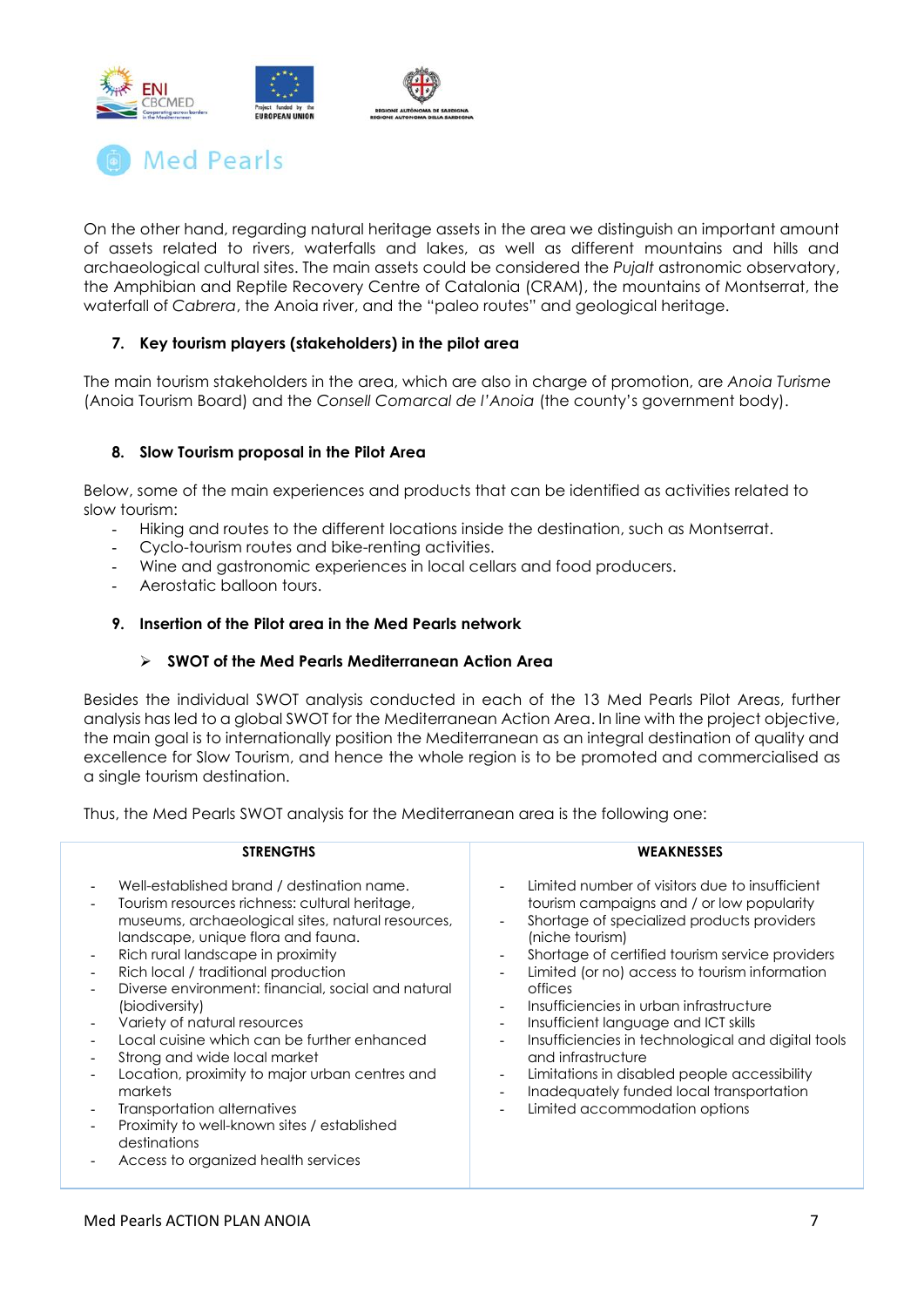

| Med Pearls |  |  |  |  |
|------------|--|--|--|--|
|            |  |  |  |  |

| <b>OPPORTUNITIES</b>                                                                                                                                                                                                                                                                                                                                                                                                                                                                                                                                                                                                                                                                                                                                                          | <b>THREATS</b>                                                                                                                                                                                                                                                                                                                                                                           |
|-------------------------------------------------------------------------------------------------------------------------------------------------------------------------------------------------------------------------------------------------------------------------------------------------------------------------------------------------------------------------------------------------------------------------------------------------------------------------------------------------------------------------------------------------------------------------------------------------------------------------------------------------------------------------------------------------------------------------------------------------------------------------------|------------------------------------------------------------------------------------------------------------------------------------------------------------------------------------------------------------------------------------------------------------------------------------------------------------------------------------------------------------------------------------------|
| Raise public awareness on slow tourism and<br>sustainability of tourism sector in general<br>International initiatives to promote and fund<br>alternative / mild forms of tourism<br>Create new eco-tourism and slow tourism<br>products<br>Strong mindset from population to accept further<br>investments on tourism<br>New website for promotion<br>Potential development of new integrated<br>itineraries and programs for activities and actions<br>on slow tourism area<br>Potential traditional local festivals in an organized<br>integrated schedule<br>New integrated market for local products<br>Structural capacity for further investments on<br>accommodation infrastructure<br>Creation of new gastronomical contexts<br>COVID-19 – mass tourism restrictions | Unorganized, excessive competition among<br>local entrepreneurs<br>Incomplete tourism market which leads to<br>potential price imbalances and unfair wealth<br>dissemination<br>Bureaucracy in various tourism actions and<br>tourism initiatives<br>Constant economic crisis' phenomena in<br>various sectors and activities (lack of resources<br>and professionals in some instances) |
|                                                                                                                                                                                                                                                                                                                                                                                                                                                                                                                                                                                                                                                                                                                                                                               |                                                                                                                                                                                                                                                                                                                                                                                          |

### **Strengths and opportunities in common with other Med Pearls Pilot Areas**

Once the Med Pearls project concludes, a network of 26 Slow Tourism products or "Pearls", enhanced by ICT technologies, will be put in place and enrich the Mediterranean tourism offer. These new Pearls will share common values across 6 countries. They will be inter-connected through shared elements like gastronomy, landscape, traditions, fauna, flora, etc. which link the different territories of the Mediterranean.

Additionally, they will all propose experiences based on the Slow Tourism concept, thus ensuring similar tourism experiences to people willing to visit the area. Since the Pearls have been developed following a common methodology, the resulting outcome will be standard experiences in 6 different countries but adapted to local realities.

This approach allows working as a network and facilitates the exploration of win-win approaches like 'cross-selling strategies'. In fact, Med Pearls will allocate significant efforts to train the DMCs behind the Pearls to design and implement a cross-selling strategy and thus commercialize the 26 Pearls in all the 6 project countries.

#### **Med Pearls actions to support promotion and commercialization of the Pearls**

Med Pearls foresees to roll out different actions to support the promotion and commercialization of the 26 new Slow Tourism products (Pearls) created in the fringes of the project. These actions have its own separate budget and will be managed by project partners, who will be acting as focal points in each country.

Thus, this section describes these tools and instruments that will enhance the competitiveness and attractiveness of the Pilot Areas and the 26 pearls.

Med Pearls will draft a **Promotional & Commercialization Plan** that will guide both project partners and tourism destinations in the preparation and implementation of all the promotional and commercialization activities that will support the international positioning of the Mediterranean.